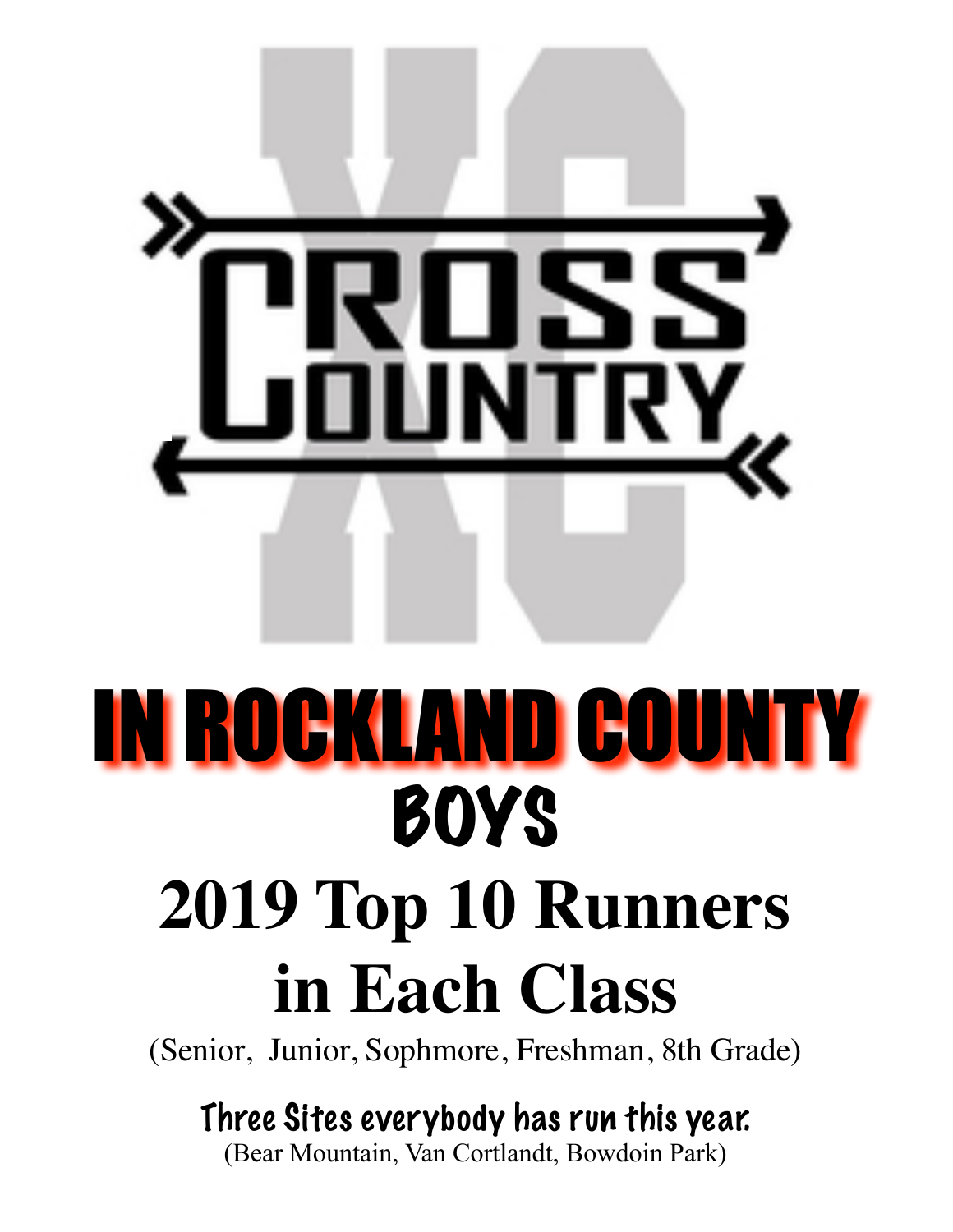# ROCKLAND COUNTY 2019 Runner of The Year

# (1) Daniel Shephard (NR) SR

| Date               | <b>Meet</b>                           | Dist. Race/Place Time<br><b>Place</b> |                  |          |                               |
|--------------------|---------------------------------------|---------------------------------------|------------------|----------|-------------------------------|
| 9/6/19             | <b>Red Raider Run</b>                 | 3M                                    | V. / 1st         | 15:39.80 | <b>Bear Mountain Park, NY</b> |
| 9/14/19<br>9/21/19 | <b>Suffern Invitational</b>           | 3M                                    | V.C/1st          | 15:49.20 | <b>Bear Mountain, NY</b>      |
| 9/28/19            | <b>Six Flag Invitational</b>          | 5K                                    | V.A/4th          | 16:20.00 | <b>Jackson</b> , NJ           |
| 10/4/19            | <b>Scarsdale Invitational</b>         | 3M                                    | V/2nd            | 15:15.70 | <b>Croton Harmon, NY</b>      |
| 10/12/19           | <b>Manhattan Invitational</b>         | 2.5                                   | V.C/2nd          | 12:51.60 | <b>Van Cortlandt Park, NY</b> |
| 10/19/19           | <b>Section 1 Coaches Invitational</b> | 5k                                    | V.2/1st          | 16:19.40 | <b>Bowdoin Park, NY</b>       |
| 10/29/19           | <b>Rockland County Championships</b>  | 3M                                    | V <sub>1st</sub> | 15:34.20 | <b>Bear Mountain, NY</b>      |
| 11/9/19            | <b>Section 1 Championships</b>        | 5K                                    | V.A/1st          | 16:21.30 | <b>Bowdoin Park, NY</b>       |
| 11/16/19           | <b>New York State Meet</b>            | 4500                                  | V.A/4th          | 14:46.30 | <b>Plattsburgh, NY</b>        |
| 11/23/19           | <b>NY Federation Championships</b>    | 5K                                    |                  |          | <b>Bowdoin Park, NY</b>       |
| 11/30/19           |                                       |                                       |                  |          |                               |

#### **Bear Mountain (3 Miles)**

**Red Raider Run 15:39.80 Suffern Invit. 15:49.20 Rockland County Championships 15:34.20 Bowdoin Park (5K) Section One Coaches 16:19.40 Section One Championships 16:21.30 Van Cortlandt Park (2.5M) Manhattan Invit.** 

**12:51.60 State Meet (2.8m) 14:46.30** 

| <b>Top In Class</b> |                               |  |  |  |
|---------------------|-------------------------------|--|--|--|
| Freshman            | <b>Eduardo Nava (NR)</b>      |  |  |  |
|                     | Sophomore John Fontanez (NAN) |  |  |  |
| <b>Junior</b>       | <b>Travis Delaney (SUF)</b>   |  |  |  |
| <b>Senior</b>       | <b>Daniel Shephard (NR)</b>   |  |  |  |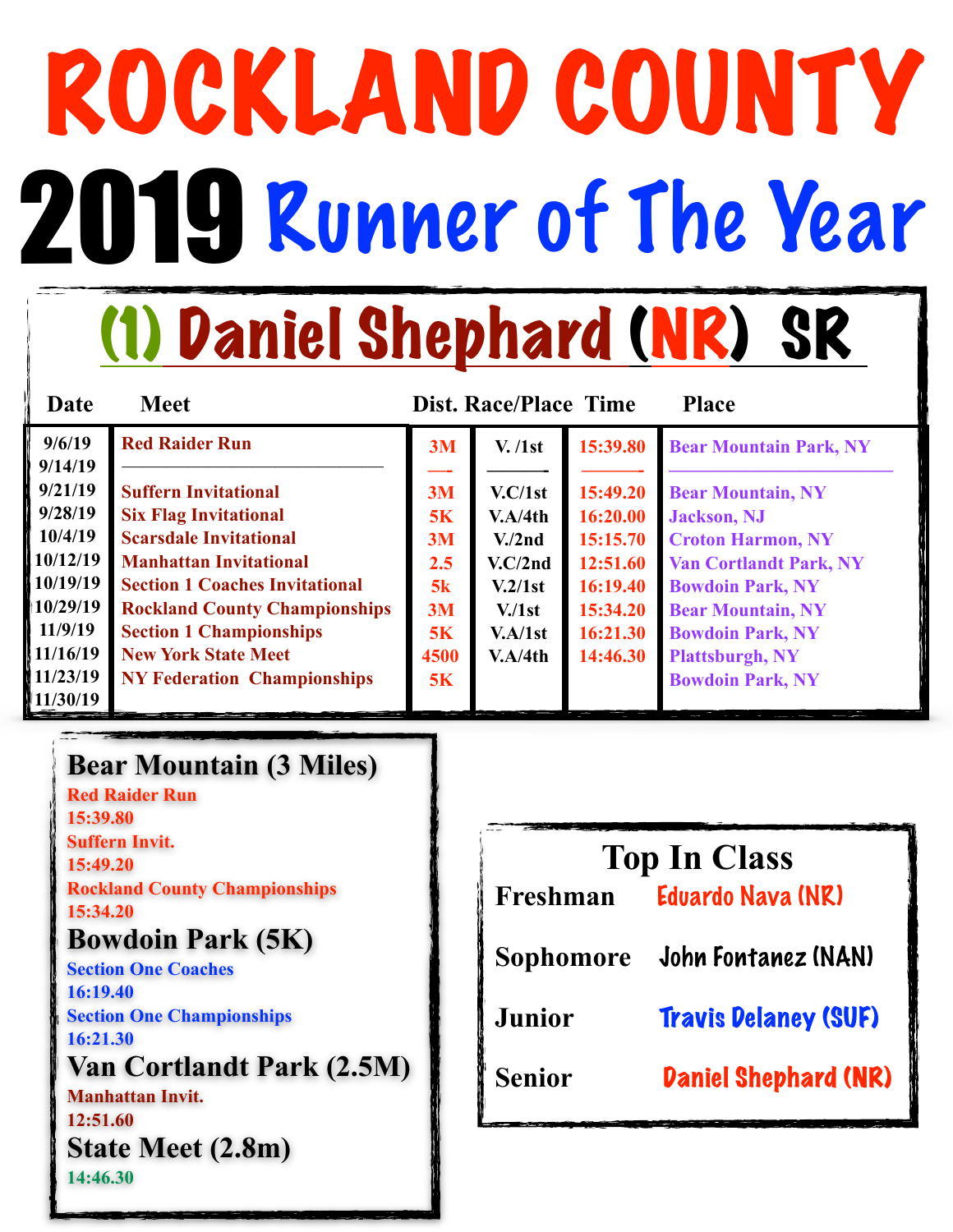## (2) Bryan Onody (NR) SR

#### Best Times This Year.

 Bear Mountain State Park 15:59.80 PR Suffern Invitational Van Cortlandt Park 12:53.80 PR Manhattan Invitational Bowdoin State Park 16:38.80 PR Section One Coaches

# (3) Aidan OConnell (SUF) SR

#### Best Times This Year.

 Bear Mountain State Park 16:54.10 PR Suffern Invitational Van Cortlandt Park 13:56.20 PR Manhattan Invitational

Bowdoin State Park 17:48.10 PR Section One Championships

# (4) Jack Balk (SUF) SR

#### Best Times This Year.

 Bear Mountain State Park 16:03.00 PR Suffern Invitational Van Cortlandt Park 14:03.70 PR Manhattan Invitational Bowdoin State Park 17:23.10 PR Section One Coaches

# (5) Andrew Kolesar (NR) SR

#### Best Times This Year.

Van Cortlandt Park 14:21.70 PR Manhattan Invitational

**Bear Mountain State Park 17:14.90 Rockland County Championships** Bowdoin State Park 17:50.40 PR Section One Championships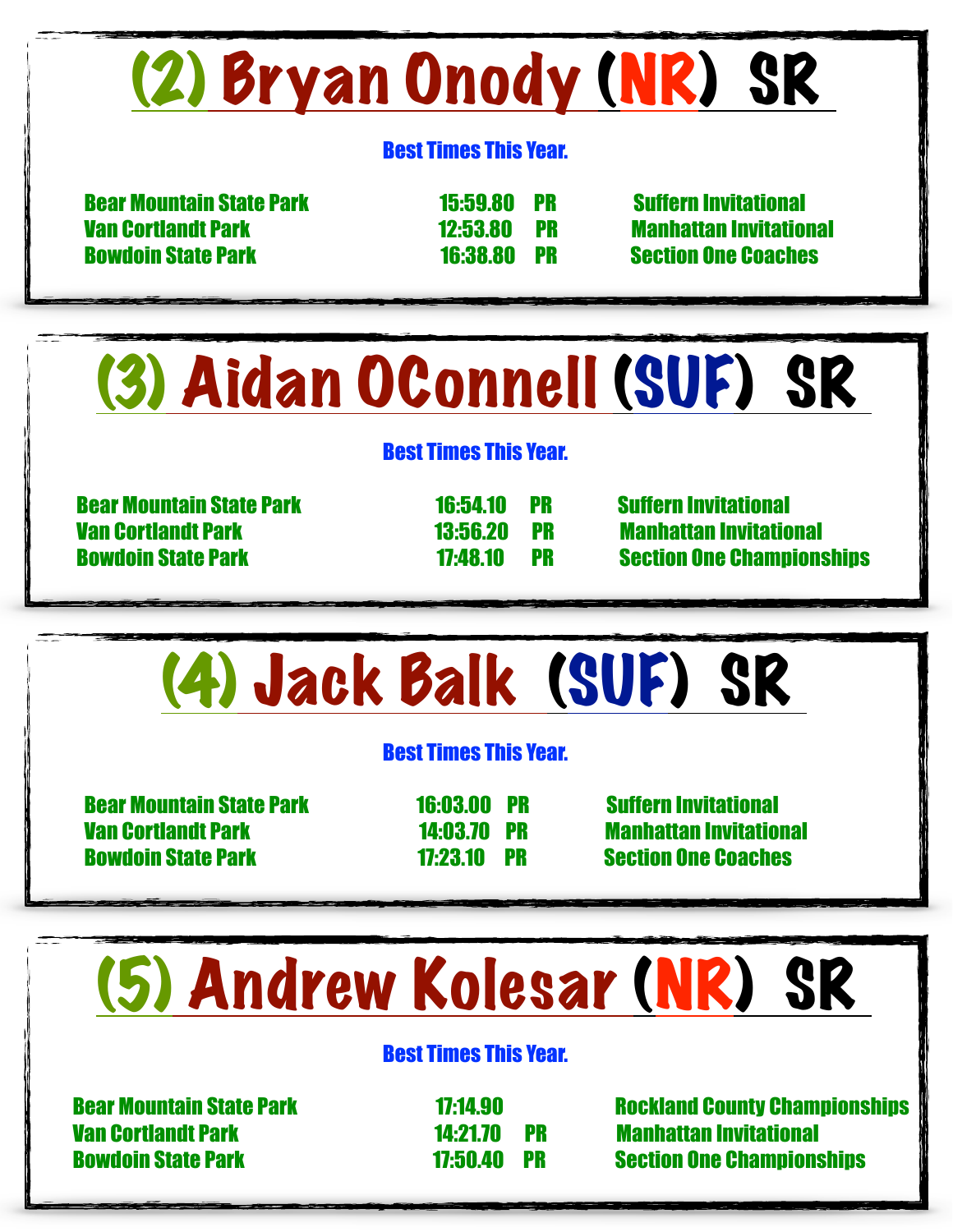# (6) Krankie McKiernan (PR) SR

#### Best Times This Year.

Van Cortlandt Park 14:53.10 PR Manhattan Invitational

Bear Mountain State Park 16:56.80 PR Rockland County Championships Bowdoin State Park 17:56.00 PR Section One Championships

## (7) Alex Chamak (CN) SR

#### Best Times This Year.

 Bear Mountain State Park 17:14.50 PR Suffern Invitational Van Cortlandt Park 14:14.10 PR Manhattan Invitational

Bowdoin State Park 18:10.00 PR Section One Championships

# (8) Ryan Giardina (SUF) SR

#### Best Times This Year.

 Van Cortlandt Park 14:29.20 Manhattan Invitational Bowdoin State Park 18:27.10 Section One Coaches

Bear Mountain State Park 17:06.20 Rockland County Championships

# (9) Kyle McGovern (CN) SR

#### Best Times This Year.

 Van Cortlandt Park 14:22.40 PR Manhattan Invitational Bowdoin State Park 19:08.60 Section One Coaches

Bear Mountain State Park 17:35.10 PR Rockland County Championships